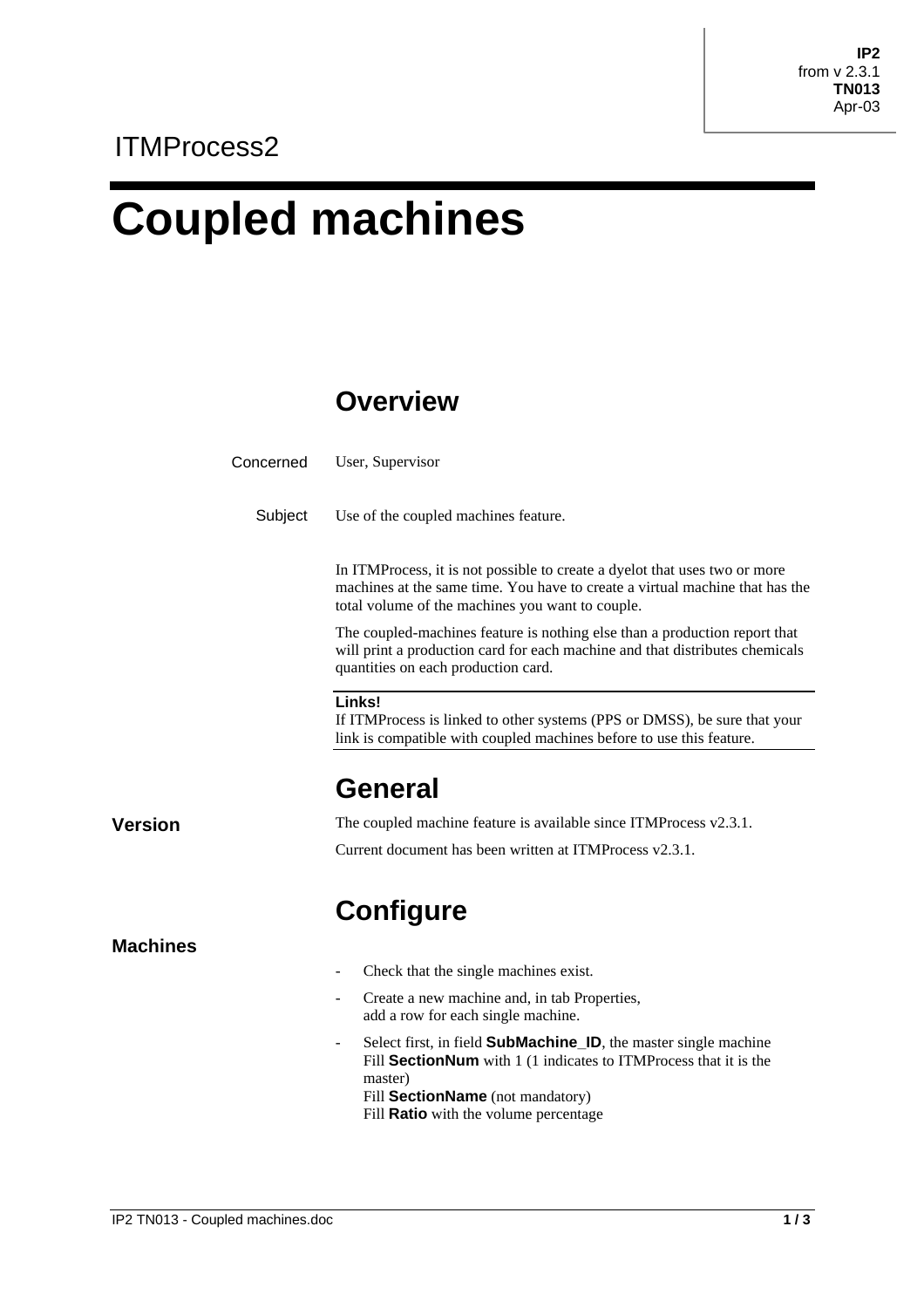- Then add the slave machines with SectionNum 2,3 ...

| Machine: 03 and 04 coupled (0304)         |                        |                     |                 |  |  |  |  |  |  |
|-------------------------------------------|------------------------|---------------------|-----------------|--|--|--|--|--|--|
| Edit<br>File                              |                        |                     |                 |  |  |  |  |  |  |
| м                                         | E                      |                     | 聲 Appl          |  |  |  |  |  |  |
| General Settings Properties<br>References |                        |                     |                 |  |  |  |  |  |  |
|                                           | SectionNum SectionName | SubMachine_ID Ratio |                 |  |  |  |  |  |  |
|                                           | Master                 | 0003                | $50\%$          |  |  |  |  |  |  |
|                                           | 2 Slave                | 0004                | 50 <sup>2</sup> |  |  |  |  |  |  |
|                                           |                        |                     |                 |  |  |  |  |  |  |

#### **Production report**

You must use the report from the ITMReportExplorer.

Be sure that ITMRegistry | User Setting | Use old print template format = No.

In ITMReportExplorer, in folder Dyelot, create a new report and load the existing report from the file

\Datacolor\Common Files\ITMReports\DyeLotForm\_coupled.rtm

Save the report.

| Report Explorer             |                    |
|-----------------------------|--------------------|
| File<br>Help<br><b>View</b> |                    |
|                             |                    |
| All Folders                 | Contents of Dyelot |
| DyeFibergroup               | Imported           |
| 由 <mark>心</mark> Dyelot     | 10Id               |
| ⊞ DyeOrder                  | DyeLotForm         |
| Fibergroup                  | DyeLotForm_coupled |
| Machine                     |                    |
| 1 item(s) selected          | 444KB              |

#### **PrintForm formula**

You can use the same report for non-coupled and coupled machines or you can introduce a PrintForm formula like this one.

| Formula_Edit                                        |                          |       |
|-----------------------------------------------------|--------------------------|-------|
| Formula description:                                |                          |       |
| Case:                                               | General                  |       |
| In Case Of                                          | Rule note:               |       |
| In Case Of<br>#<br>ï<br>Machine.Machine_ID = '0304' | Do<br>DyelotForm_coupled | Note  |
| Else DyelotForm                                     |                          |       |
| $\prime$ ok                                         | X Cancel                 | Apply |